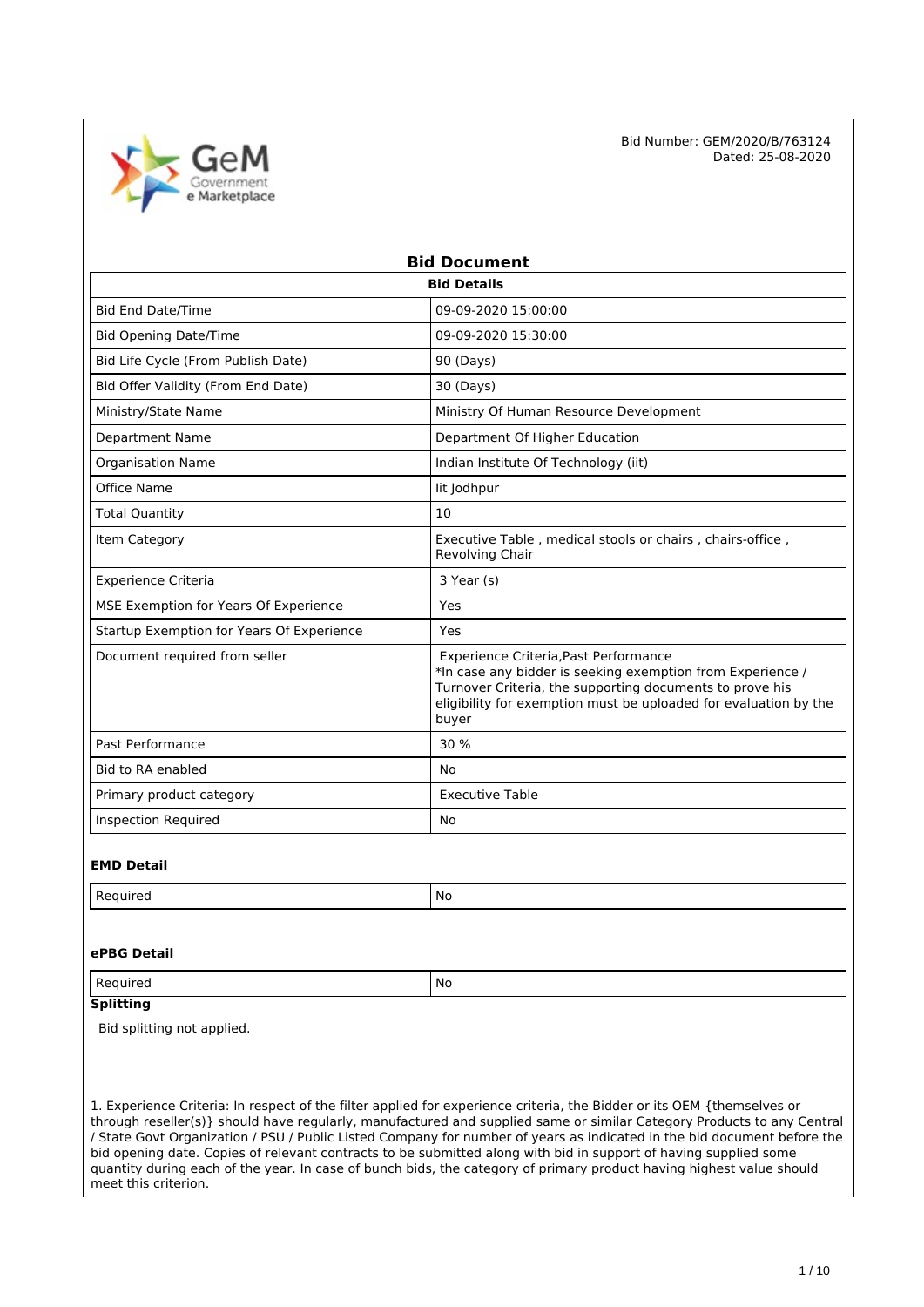2. Past Performance: The Bidder or its OEM {themselves or through re-seller(s)} should have supplied same or similar Category Products for 30% of bid quantity, in at least one of the last three years before the bid opening date to any Central / State Govt Organization / PSU / Public Listed Company. Copies of relevant contracts (proving supply of cumulative order quantity in any one year) to be submitted along with bid in support of quantity supplied in the relevant year. In case of bunch bids, the category related to primary product having highest bid value should meet this criterion.

## **Executive Table ( 2 pieces )**

**Technical Specifications**

| <b>Specification</b> | <b>Specification Name</b>                           | Values                                                                                                  | <b>Bid Requirement</b><br>(Allowed Values)                                                              |
|----------------------|-----------------------------------------------------|---------------------------------------------------------------------------------------------------------|---------------------------------------------------------------------------------------------------------|
| <b>GENERIC</b>       | <b>Mode of supply</b>                               | Knocked Down To Be<br>Assembled At Consignee<br>Site By The Seller                                      | Knocked Down To Be<br>Assembled At Consignee<br>Site By The Seller                                      |
|                      | Frame type                                          | Free standing                                                                                           | $\ast$                                                                                                  |
|                      | Understructure of table                             | Gable end and modesty<br>panel                                                                          | $\ast$                                                                                                  |
|                      | <b>Storage provided</b>                             | One side                                                                                                | One side                                                                                                |
|                      | <b>Keyboard tray</b>                                | Not provided                                                                                            | Not provided                                                                                            |
|                      | <b>Foot rest</b>                                    | Not Provided                                                                                            | <b>Not Provided</b>                                                                                     |
| <b>MATERIAL</b>      | <b>Table top Material</b>                           | Three layer prelaminated<br>particle board(Wood<br>Product) of grade II type II of<br>IS 12823/Latest   | Three layer prelaminated<br>particle board(Wood<br>Product) of grade II type II of<br>IS 12823/Latest   |
|                      | Gable end and<br>modesty panel<br>material          | Three Layer prelaminated<br>particles board(wood<br>product) of grade II type III<br>of IS 12823/Latest | Three Layer prelaminated<br>particles board(wood<br>product) of grade II type III<br>of IS 12823/Latest |
|                      | <b>Leg Material</b>                                 | <b>NO LEGS</b>                                                                                          | <b>NO LEGS</b>                                                                                          |
| <b>MISC</b>          | Table top long sides                                | To be post form half round<br>profile with corner edge<br>bending                                       | $\ast$                                                                                                  |
|                      | Table top plain sides                               | Edge to be banded with PVC<br>tape of 2mm thick with the<br>help of hot melt glue                       | $\ast$                                                                                                  |
|                      | Gable end and modesty<br>panel plain side           | Edge to be banded with PVC<br>tape of 2mm thick with the<br>help of hot melt glue                       | $\ast$                                                                                                  |
|                      | Number of buffers<br>provided                       | N.A                                                                                                     | $\ast$                                                                                                  |
| <b>DIMENSION</b>     | Thickness of table top<br>$±2$ mm                   | 25                                                                                                      | 25.0                                                                                                    |
|                      | Thickness of gable end<br>and modesty panel<br>±2mm | 19                                                                                                      | $\ast$                                                                                                  |
|                      | Length of table top<br>$±10$ mm                     | 1200                                                                                                    | 1200.0                                                                                                  |
|                      | Depth of table $\pm 10$<br>mm                       | 600                                                                                                     | 600.0                                                                                                   |
|                      | Height of table $\pm 10$                            | 750                                                                                                     | 750.0                                                                                                   |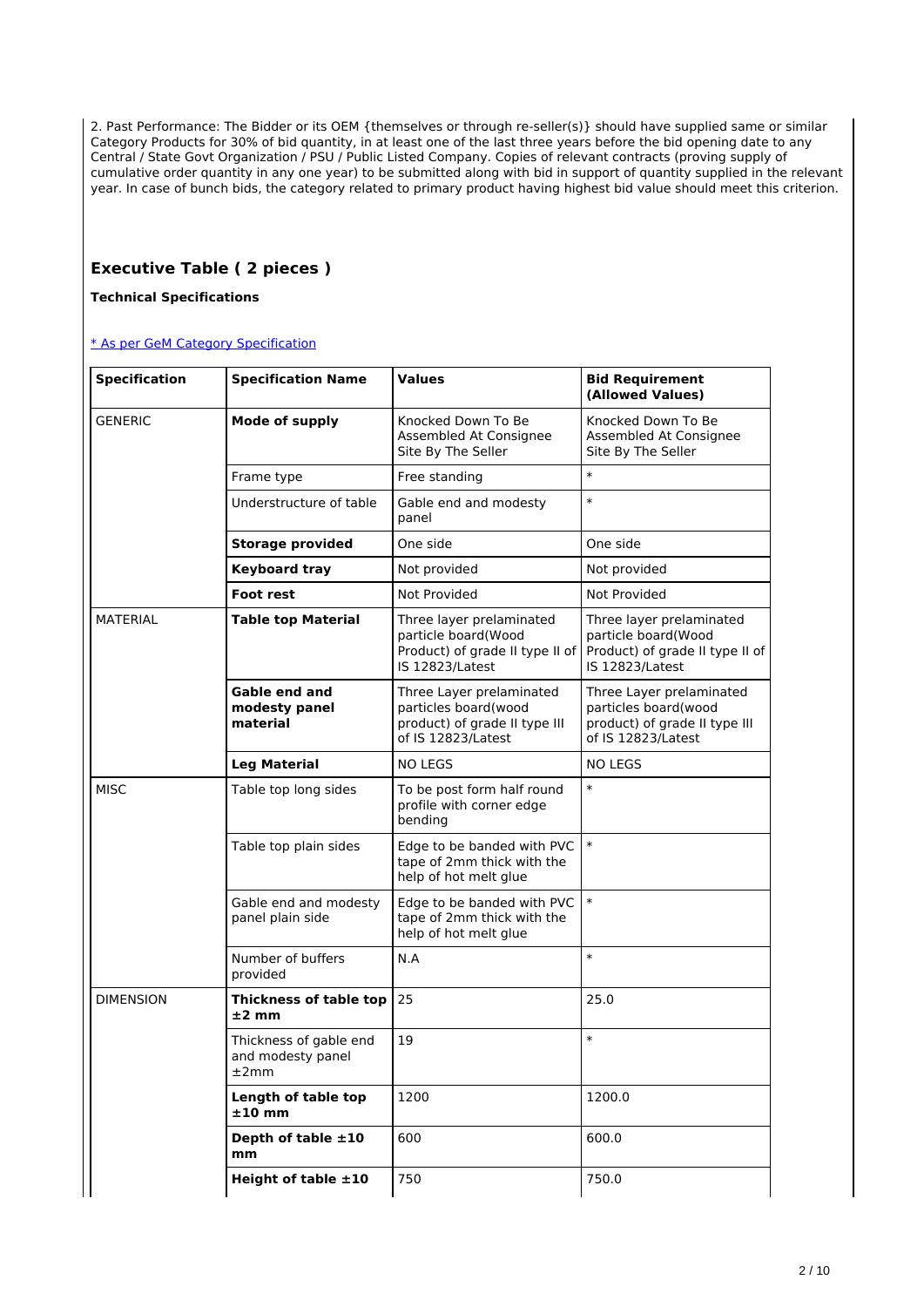|                            | mm                                                                         |                                                                                                                                                         |                |
|----------------------------|----------------------------------------------------------------------------|---------------------------------------------------------------------------------------------------------------------------------------------------------|----------------|
|                            | <b>Dimension of</b><br>leg(mmXmm) ±5mm                                     | No legs                                                                                                                                                 | No legs        |
| <b>STORAGE UNIT</b>        | <b>Number of Storage</b><br>unit provided                                  | Single storage                                                                                                                                          | Single storage |
|                            | Width of storage unit<br>±10mm                                             | 400mm                                                                                                                                                   | $\ast$         |
|                            | Depth of storage unit in<br>$mm(\pm10mm)$                                  | 600                                                                                                                                                     | $\ast$         |
|                            | Height of smallest<br>storage unit ±5mm                                    | N.A                                                                                                                                                     | $\ast$         |
|                            | Height of medium<br>storage unit ±5mm                                      | N.A                                                                                                                                                     | $\ast$         |
|                            | Height of largest storage<br>unit $±5mm$                                   | N.A                                                                                                                                                     | $\ast$         |
| <b>KEYBOARD TRAY</b>       | Type of keyboard tray                                                      | Prelaminated particle board<br>keyboard tray                                                                                                            | $\ast$         |
|                            | Material of keyboard<br>tray and Right angle L-<br>type supporting bracket | Three layer prelaminated<br>particles board(wood<br>product) of grade II type II<br>of IS 12823/Latest                                                  | $\ast$         |
|                            | Keyboard adjustablity                                                      | underdesk keyboard arm                                                                                                                                  | $\ast$         |
|                            | fixing of supporting<br>bracket                                            | N.A                                                                                                                                                     | $\ast$         |
|                            | Length of telescopic<br>channe±10mm                                        | N.A                                                                                                                                                     | $\ast$         |
|                            | Average weight of<br>telescopic channel<br>±50Gms                          | N.A                                                                                                                                                     | $\ast$         |
|                            | Keyboard front<br>width±10mm                                               | N.A                                                                                                                                                     | $\ast$         |
|                            | Keyboard depth±10mm                                                        | N.A                                                                                                                                                     | $\ast$         |
|                            | Keyboard height±10mm                                                       | N.A                                                                                                                                                     | $\ast$         |
|                            | Finish of exposed edges<br>of keyboard tray                                | N.A                                                                                                                                                     | $\ast$         |
|                            | Material thickness of<br>keyboard tray ±1mm                                | N.A                                                                                                                                                     | $\ast$         |
| <b>FOOTREST</b>            | Material of footrest                                                       | N.A                                                                                                                                                     | $\ast$         |
|                            | Length of footrest<br>±10mm                                                | N.A                                                                                                                                                     | $\ast$         |
|                            | Depth of footrest<br>±10mm                                                 | N.A                                                                                                                                                     | $\ast$         |
|                            | Height of footrest<br>±10mm                                                | N.A                                                                                                                                                     | $\ast$         |
|                            | Finish of exposed edges                                                    | N.A                                                                                                                                                     | $\ast$         |
|                            | <b>Material thickness of</b><br>footrest $\pm 2$ mm                        | N.A                                                                                                                                                     | N.A            |
| <b>COLOUR &amp; FINISH</b> | Table top finish                                                           | Laminate in colour with<br>swede finish 0.6-0.8mm<br>thickness of type S,F or P<br>having index no.3.2.3<br>conforming to IS<br>2046/Latest with having | $\ast$         |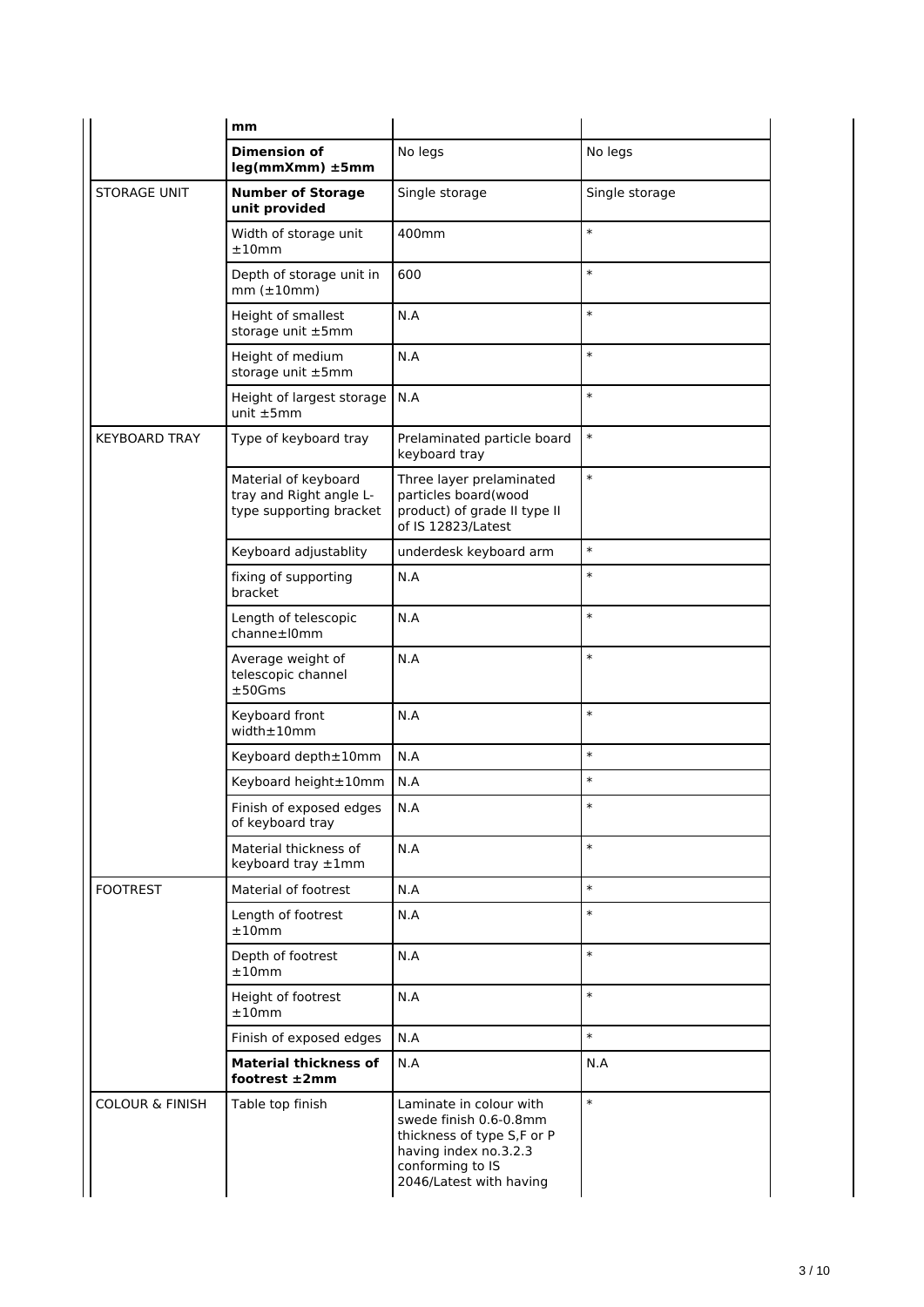|                      |                                                                 | balancing laminate of<br>0.5mm thick on other side |              |
|----------------------|-----------------------------------------------------------------|----------------------------------------------------|--------------|
|                      | Table top shade                                                 | As per Buyer's choice                              | $\ast$       |
| <b>WARRANTY</b>      | Warrantee period in<br>number of years                          | 1                                                  | $\mathbf{1}$ |
| <b>CERTIFICATION</b> | Test reports to be<br>furnished to buyer on<br>demand           | <b>YES</b>                                         | $\ast$       |
|                      | <b>Product having BIFMA</b><br>certification                    | <b>YES</b>                                         | <b>YES</b>   |
|                      | <b>OEM of offered</b><br>product is ISO<br>9001:2015 certified  | <b>YES</b>                                         | <b>YES</b>   |
|                      | <b>OEM of offered</b><br>product is ISO<br>14001:2015 certified | <b>YES</b>                                         | <b>YES</b>   |
|                      | <b>OEM of offered</b><br>product is ISO<br>18001:2007 certified | <b>YES</b>                                         | <b>YES</b>   |

 \* Bidders may note that In respect of non-golden Parameters, the specifications 'Values' chosen by Buyer will generally be preferred over 'Bid requirement ( allowed Values) by the Buyer.

### **Additional Specification Documents**

### **Consignees/Reporting Officer and Quantity**

| S.No. | Consignee/Reporting<br>Officer | Address                                                                                   | Quantity | Delivery Days |
|-------|--------------------------------|-------------------------------------------------------------------------------------------|----------|---------------|
|       | Sharad Srivastava              | 342037, Indian Institute of<br>Technology Jodhpur Karwad<br>Nagaur Road Jodhpur Rajasthan |          | 15            |

## **Medical Stools Or Chairs ( 2 pieces )**

**Technical Specifications**

| <b>Specification</b> | <b>Specification Name</b>                       | <b>Values</b>            | <b>Bid Requirement</b><br>(Allowed Values) |
|----------------------|-------------------------------------------------|--------------------------|--------------------------------------------|
| <b>Dimensions</b>    | <b>Adjustable Height</b>                        | <b>Yes</b>               | Yes                                        |
|                      | <b>Normal Height (mm)</b>                       | 440                      | 440                                        |
|                      | Back rest height (mm)                           | $\overline{\phantom{a}}$ | $\ast$                                     |
|                      | Min. Height (mm)                                | 405                      | 405                                        |
|                      | Diameter/Side length of<br>Top (mm)             |                          | $\ast$                                     |
|                      | Thickness/Size of Under<br>structure Frame (mm) |                          | $\ast$                                     |
|                      | Thickness of cushion<br>(mm)                    |                          | $\ast$                                     |
|                      | Max. height (mm)                                | 535                      | 535                                        |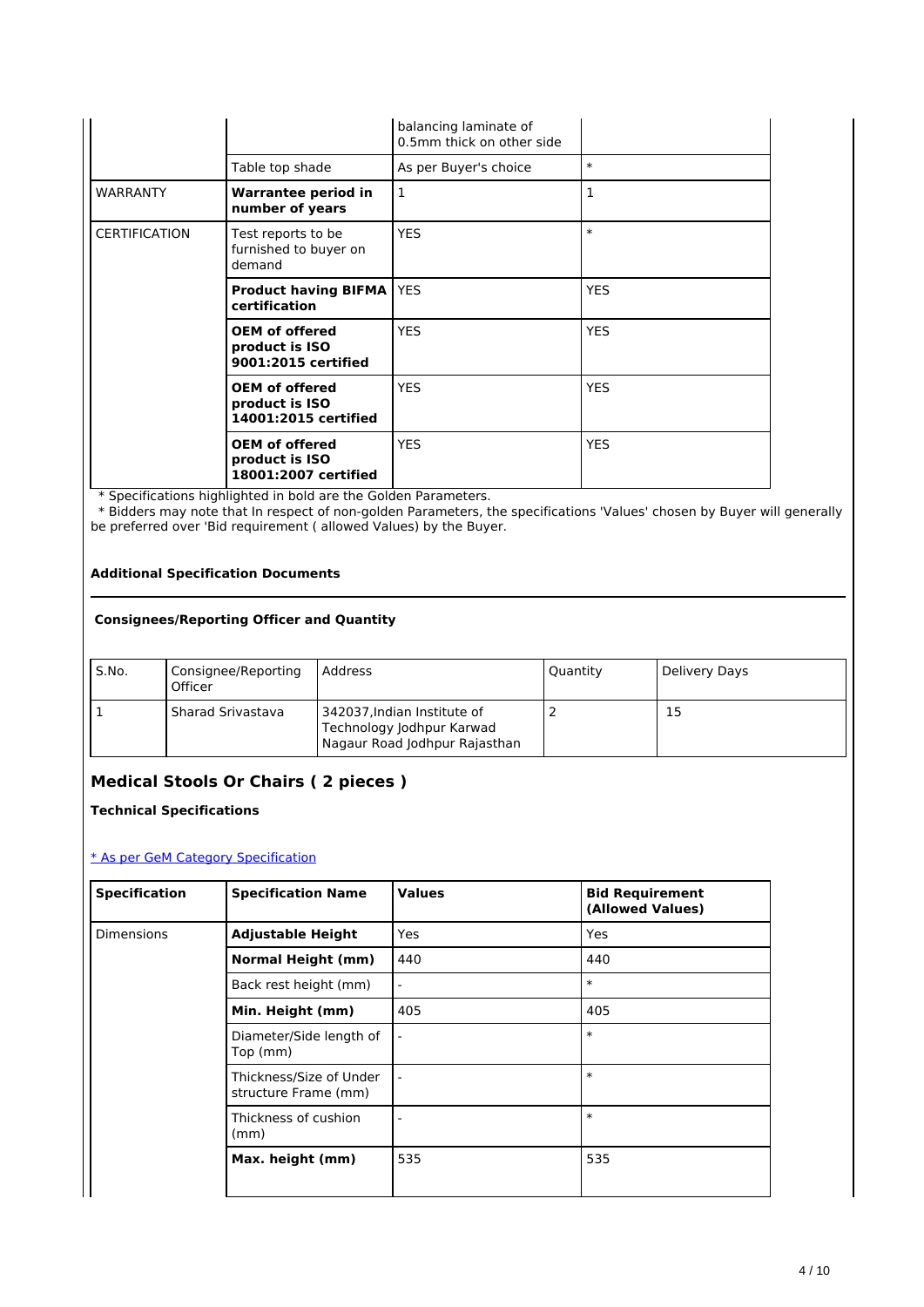|                             | <b>Back rest Thickness</b><br>(mm)      |                        | $\ast$                 |
|-----------------------------|-----------------------------------------|------------------------|------------------------|
|                             | <b>Stool Top base</b><br>Thickness (mm) | $\mathbf{1}$           | $\mathbf{1}$           |
|                             | Over all width/Diameter<br>(mm)         | $\overline{a}$         | $\ast$                 |
| Material and shape          | Material of Back rest                   | $\overline{a}$         | $\ast$                 |
| of Stool                    | Material of cushion                     |                        | $\ast$                 |
|                             | <b>Cushioning in the</b><br>stool Top   | Without cushion        | Without cushion        |
|                             | Finish                                  | $\overline{a}$         | $\ast$                 |
|                             | Design of Back rest                     | $\overline{a}$         | $\ast$                 |
|                             | Back rest support Frame<br>Material     |                        | $\ast$                 |
|                             | No of Legs in the<br>under structure    | $\overline{4}$         | $\overline{4}$         |
|                             | <b>Foot rest</b>                        | Without                | Without                |
|                             | Shape of stool top                      | Round                  | $\ast$                 |
|                             | <b>Material of Top</b>                  | <b>Stainless Steel</b> | <b>Stainless Steel</b> |
|                             | Covering material of<br>cushion         |                        | $\ast$                 |
|                             | Leg shoe Material                       | $\overline{a}$         | $\ast$                 |
|                             | <b>Painting</b>                         | Stove enamel           | Stove enamel           |
|                             | Density of Cushion<br>(Kg/cub metre)    |                        | $\ast$                 |
|                             | <b>Type of Stool</b>                    | Revolving              | Revolving              |
|                             | Material of Under<br>Structure          |                        | $\ast$                 |
|                             | <b>Back rest</b>                        | Without                | Without                |
| Drawing and<br>product code |                                         |                        |                        |

 \* Bidders may note that In respect of non-golden Parameters, the specifications 'Values' chosen by Buyer will generally be preferred over 'Bid requirement ( allowed Values) by the Buyer.

### **Additional Specification Documents**

### **Consignees/Reporting Officer and Quantity**

| S.No. | Consignee/Reporting<br>Officer | l Address                                                                                 | Quantity | , Delivery Days |
|-------|--------------------------------|-------------------------------------------------------------------------------------------|----------|-----------------|
|       | <b>Sharad Srivastava</b>       | 342037, Indian Institute of<br>Technology Jodhpur Karwad<br>Nagaur Road Jodhpur Rajasthan |          | 15              |

### **Chairs-office ( 4 pieces )**

**Technical Specifications**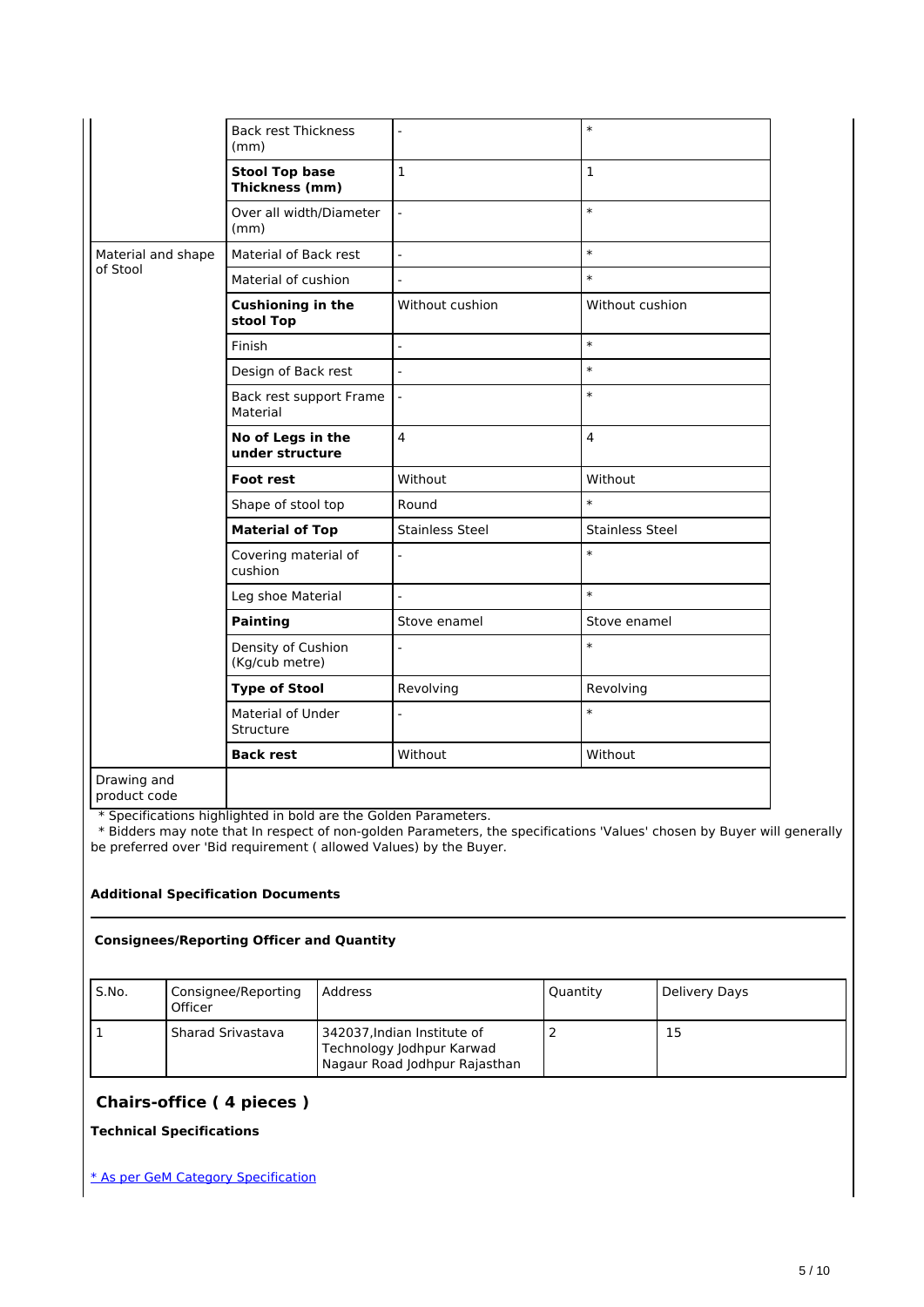| <b>Specification</b> | <b>Specification Name</b>                                                                    | <b>Values</b>                    | <b>Bid Requirement</b><br>(Allowed Values) |
|----------------------|----------------------------------------------------------------------------------------------|----------------------------------|--------------------------------------------|
| <b>MATERIAL</b>      | <b>Type of material</b><br>(other then wood)<br>used in Polythene<br>cane Chair              | hot pressed board                | hot pressed board                          |
|                      | <b>Material of Fabric</b><br><b>Back Cover</b>                                               | polyster                         | polyster                                   |
|                      | Thickness of Plywood<br>used in Backrest IN MM<br>$(\pm 1$ mm)                               | $12 \text{ mm}$                  | $\ast$                                     |
|                      | <b>Frame Material</b>                                                                        | CRCA ERW round pipe              | CRCA ERW round pipe                        |
|                      | Density of Polyurethane<br>Foam Used in Seat $\pm 2$<br>(Kg/Cub M)                           | 45 Kg/Cub.M                      | $\ast$                                     |
|                      | <b>Material of Fabric of</b><br><b>Seat Cover</b>                                            | fabric                           | fabric                                     |
|                      | Density of Polyurethane<br>Foam Used in Backrest<br>$\pm 2$ (Kg/Cub M)                       | 45 Kg/Cub.M                      | $\ast$                                     |
|                      | <b>Thickness of Plywood</b><br>used in Seat $\pm 1$ (mm)                                     | $12 \text{ mm}$                  | $12 \text{ mm}$                            |
|                      | <b>GSM/Thickness of</b><br>Fabric ±5 (Gram per<br><b>Sq Meter)</b>                           | 290 Gram per Sq Meter            | 290 Gram per Sq Meter                      |
|                      | <b>Arm Material</b>                                                                          | Polypropelene on metal           | Polypropelene on metal                     |
|                      | Thickness of<br><b>Polyurethane Foam</b><br><b>Used in Backrest IN</b><br>$MM (+/- 3 mm)$    | 50 mm                            | 50 mm                                      |
|                      | <b>Thickness of</b><br><b>Polyurethane Foam</b><br><b>Used in Seat IN MM</b><br>$(+/- 3 mm)$ | 50 mm                            | 50 mm                                      |
|                      | Shoe Type                                                                                    | <b>PVC</b>                       | $\ast$                                     |
| <b>GENERIC</b>       | Conformity to Indian<br>Standard IS 3499<br>(Part-1) Latest                                  | No                               | $\ast$                                     |
|                      | <b>Chair Type</b>                                                                            | <b>With Arms</b>                 | With Arms                                  |
|                      | <b>Type of Seat and</b><br><b>Backrest</b>                                                   | Padded with Polyurethane<br>Foam | Padded with Polyurethane<br>Foam           |
|                      | <b>Frame Type</b>                                                                            | Cantilever                       | Cantilever                                 |
|                      | <b>Castors</b>                                                                               | Without                          | Without                                    |
| <b>DIMENSION</b>     | <b>Size of Material (mm)</b>                                                                 | 14 SWG 25 mm round pipe          | 14 SWG 25 mm round pipe                    |
|                      | <b>Chair Height</b><br>$±15$ (mm)                                                            | 830 mm                           | 830 mm                                     |
|                      | Seat Depth $\pm 10$ (mm)                                                                     | 450 mm                           | 450 mm                                     |
|                      | Seat Width $\pm 10$ (mm)                                                                     | 470 mm                           | 470 mm                                     |
|                      | <b>Seat Height IN MM</b><br>$±5$ (mm)                                                        | 430                              | 430                                        |
|                      | <b>Backrest Width</b><br>±10(mm)                                                             | 450 mm                           | 450 mm                                     |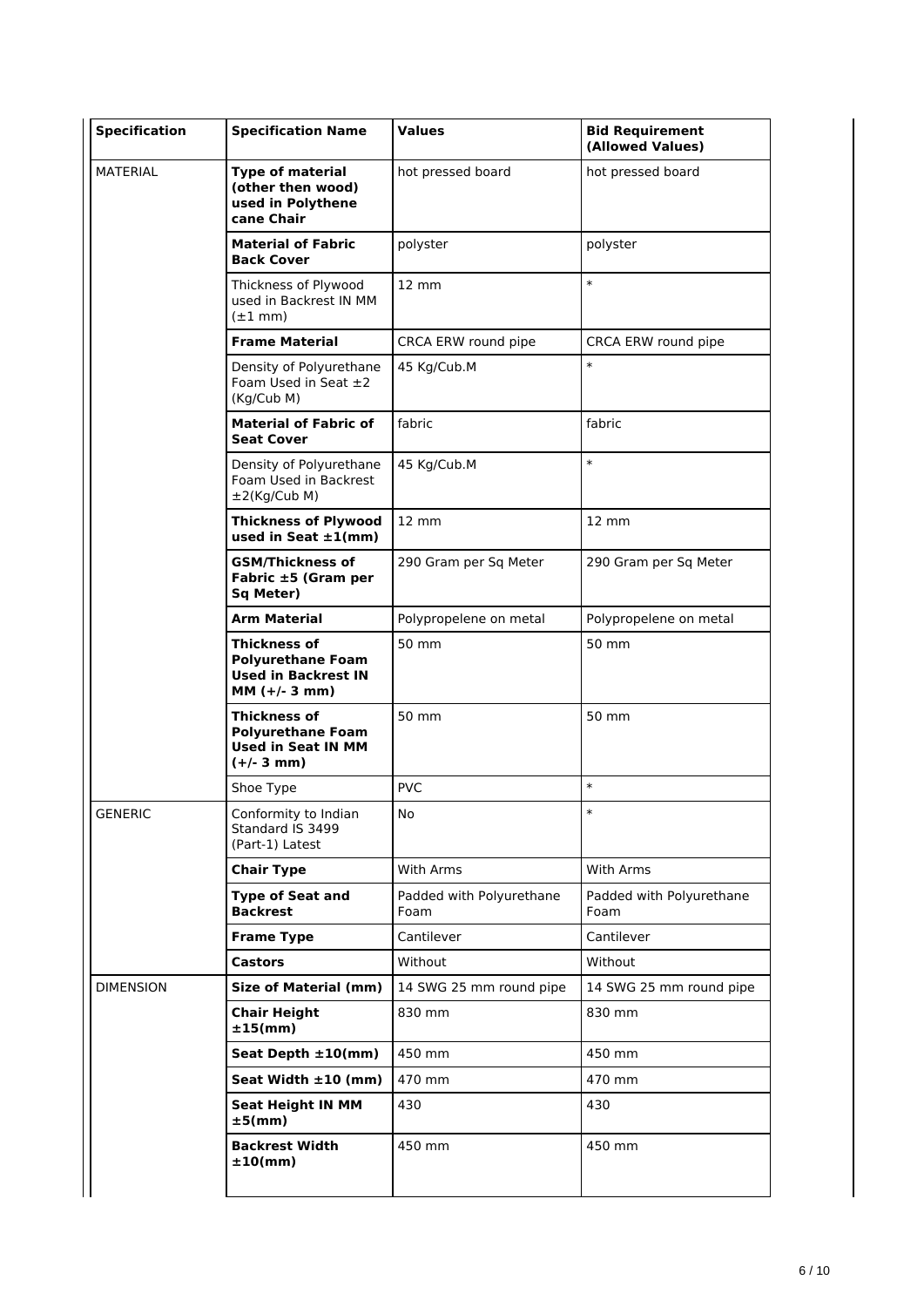|                            | <b>Backrest Height</b><br>±10(mm)                               | 430 mm              | 430 mm              |
|----------------------------|-----------------------------------------------------------------|---------------------|---------------------|
|                            | Arm Length $\pm 5$ (mm)                                         | 350 mm              | 350 mm              |
|                            | Arm Width $\pm 2$ (mm)                                          | 40 mm               | 40 mm               |
| <b>COLOUR &amp; FINISH</b> | Colour of Fabric for Seat<br>and Backrest                       | blue                | $\ast$              |
|                            | <b>Paint Type</b>                                               | powder coated on MS | powder coated on MS |
|                            | Colour of Paint                                                 | black               | $\ast$              |
| <b>CERTIFICATION</b>       | Polythene cane<br>conforming to Type-1 of<br>IS 5378 /1994      | <b>NO</b>           | $\ast$              |
|                            | Test reports to be<br>furnished to buyer on<br>demand           | <b>YES</b>          | <b>YES</b>          |
|                            | <b>BIFMA</b> certification                                      | <b>YES</b>          | <b>YES</b>          |
|                            | <b>OEM of offered</b><br>product is ISO<br>9001:2015 certified  | <b>YES</b>          | <b>YES</b>          |
|                            | <b>OEM of offered</b><br>product is ISO<br>14001:2015 certified | <b>YES</b>          | <b>YES</b>          |
|                            | <b>OEM of offered</b><br>product is ISO<br>18001:2007 certified | <b>YES</b>          | <b>YES</b>          |
| <b>WARRANTY</b>            | <b>Warranty period in</b><br>number of years                    | $\overline{2}$      | $\overline{2}$      |

 \* Bidders may note that In respect of non-golden Parameters, the specifications 'Values' chosen by Buyer will generally be preferred over 'Bid requirement ( allowed Values) by the Buyer.

### **Additional Specification Documents**

### **Consignees/Reporting Officer and Quantity**

| S.No. | Consignee/Reporting<br>Officer | l Address                                                                                   | Quantity | Delivery Days |
|-------|--------------------------------|---------------------------------------------------------------------------------------------|----------|---------------|
|       | <b>Sharad Srivastava</b>       | i 342037, Indian Institute of<br>Technology Jodhpur Karwad<br>Nagaur Road Jodhpur Rajasthan |          | 15            |

# **Revolving Chair ( 2 pieces )**

**Technical Specifications**

| <b>Specification</b> | <b>Specification Name</b> | <b>Values</b>                                                                           | <b>Bid Requirement</b><br>(Allowed Values)                                       |
|----------------------|---------------------------|-----------------------------------------------------------------------------------------|----------------------------------------------------------------------------------|
| MATERIAL             | <b>Pedestal Base</b>      | , Nylon Base With Nylon<br><b>Twin Caster Wheels</b><br>Minimum Of 50-70 Mm<br>Diameter | , Nylon Base With Nylon<br>Twin Caster Wheels<br>Minimum Of 50-70 Mm<br>Diameter |
|                      | <b>Arm Material</b>       | MS covered with PU top                                                                  | MS covered with PU top                                                           |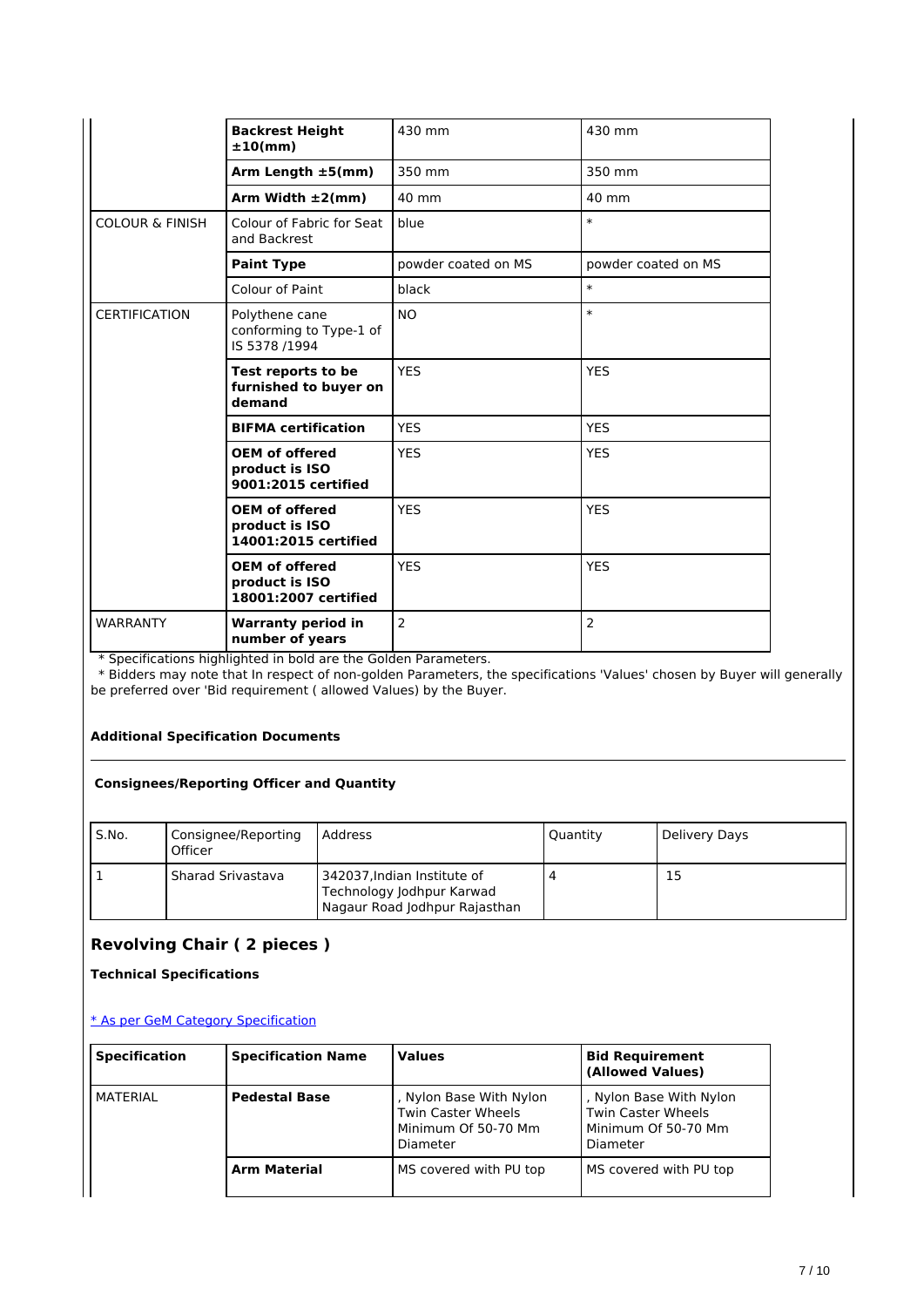|                  | seat material                                                             | pressed and moulded<br>plywood with polypropylene<br>cover | pressed and moulded<br>plywood with polypropylene<br>cover |  |
|------------------|---------------------------------------------------------------------------|------------------------------------------------------------|------------------------------------------------------------|--|
|                  | Density of PU foam used<br>in seat KG per Cu Meter<br>$(+/- 3)$           | 55                                                         | $\ast$                                                     |  |
|                  | Density of PU foam used<br>in backrest in KG per Cu<br>Meter $(+/- 3)$    | <b>NA</b>                                                  | $\ast$                                                     |  |
|                  | <b>Material of Fabric</b><br><b>Back Cover / Material</b><br>for Backrest | mesh fabric                                                | mesh fabric                                                |  |
|                  | <b>Material of Fabric of</b><br><b>Seat Cover</b>                         | 100% polyester fabric                                      | 100% polyester fabric                                      |  |
|                  | GSM/Thickness of fabric<br>±5%(Gram/Square<br>meter)                      | 250 gram                                                   | $\ast$                                                     |  |
| <b>GENERAL</b>   | <b>Chair Type</b>                                                         | 360 degree swivel with<br>syncro adjustment                | 360 degree swivel with<br>syncro adjustment                |  |
|                  | <b>Tilt Tension Adjustment</b>                                            | Yes                                                        | $\ast$                                                     |  |
|                  | Height Adjustment ±<br>5(mm)                                              | up to 90 mm                                                | up to 90 mm                                                |  |
|                  | Arm                                                                       | With                                                       | With                                                       |  |
|                  | <b>Type of backrest</b><br>support                                        | Backrest With Adjustable<br>Lumber Support                 | Backrest With Adjustable<br>Lumber Support                 |  |
|                  | <b>Arm Type</b>                                                           | Adjustable                                                 | Adjustable                                                 |  |
|                  | Colour of Fabric for Seat<br>and Backrest                                 | As per Buyer's choice                                      | $\ast$                                                     |  |
|                  | <b>Ergonomic Seat</b><br><b>Design</b>                                    | Yes                                                        | Yes                                                        |  |
|                  | <b>Back type</b>                                                          | push back                                                  | push back                                                  |  |
|                  | Backrest is made of two<br>pcs injection moulded<br>frame                 | Backrest is made of two pcs<br>injection moulded frame     | $\ast$                                                     |  |
|                  | backrest has separate   No<br>adjustable headrest                         |                                                            | No                                                         |  |
|                  | Seat type                                                                 | fixed                                                      | fixed                                                      |  |
|                  | Seat is curved                                                            | Yes                                                        | $\ast$                                                     |  |
|                  | Locking mechanism                                                         | Yes                                                        | $\ast$                                                     |  |
|                  | Type of locking                                                           | upright locking                                            | $\ast$                                                     |  |
|                  | Number of arm<br>movement                                                 | 2(up & down)                                               | 2(up & down)                                               |  |
|                  | <b>Lumber support</b>                                                     | external & adjustable                                      | external & adjustable                                      |  |
| <b>DIMENSION</b> | <b>Overall Chair Height</b><br>±15mm                                      | 950                                                        | 950                                                        |  |
|                  | <b>Backrest Height</b><br>$\pm 15$ mm                                     | 500                                                        | 500.0                                                      |  |
|                  | <b>Backrest Width</b><br>±10mm                                            | 440                                                        | 440.0                                                      |  |
|                  | Seat Height ±15 mm                                                        | 450                                                        | 450                                                        |  |
|                  | Seat Width $\pm 10$ mm                                                    | 480                                                        | 480                                                        |  |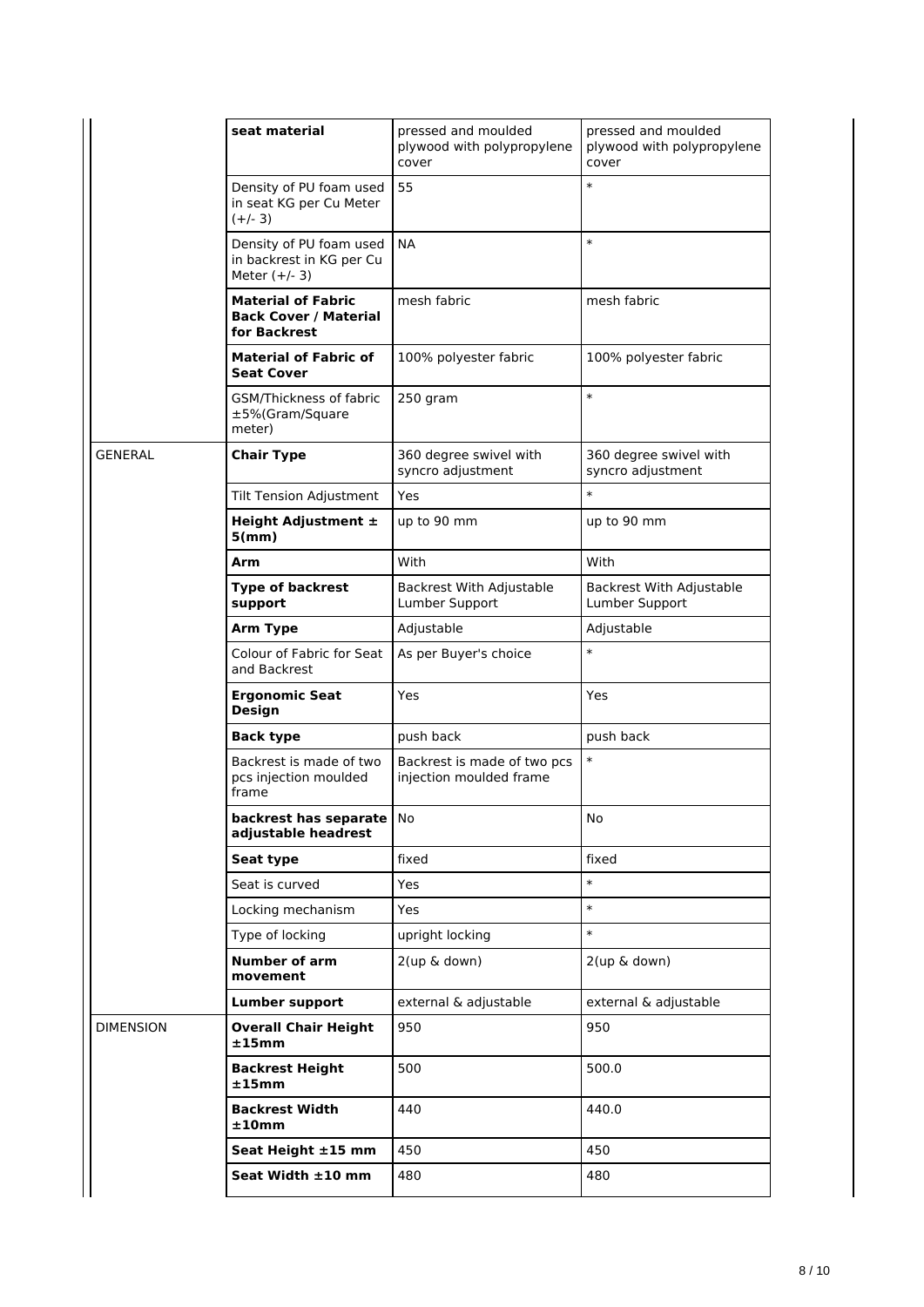|                      | Seat Depth ±10 mm                                                                                | 440                      | 440.0             |
|----------------------|--------------------------------------------------------------------------------------------------|--------------------------|-------------------|
|                      | <b>Thickness of MS Plate</b><br>Joining the under<br>structure with Seat                         | 2.2                      | 2.2               |
|                      | <b>Thickness of Plywood</b><br>used in Seat $\pm 1$ (mm)                                         | $12 \, \text{mm}$        | $12 \, \text{mm}$ |
|                      | <b>Thickness of Plywood</b><br>used in Backrest $\pm$<br>1(mm)                                   | N.A                      | N.A               |
|                      | Padestal Size (Diameter<br>in mm) $+/- 10$ mm                                                    | 650                      | $\ast$            |
|                      | <b>Thickness of</b><br><b>Polyurethane Foam</b><br>Used in Seat in mm<br>$(+/- 2 mm)$            | 45 mm                    | 45 mm             |
|                      | <b>Thickness of</b><br><b>Polyurethane Foam</b><br><b>Used in Backrest IN</b><br>$MM (+/- 2 MM)$ | N.A                      | N.A               |
| <b>WARANTEE</b>      | <b>Warrantee period in</b><br>number of years                                                    | 1-year                   | 1-year            |
| <b>CERTIFICATION</b> | Test reports to be<br>furnished to buyer on<br>demand                                            | <b>YES</b>               | <b>YES</b>        |
|                      | <b>BIFMA Certification</b>                                                                       | NO.                      | <b>NO</b>         |
|                      | <b>OEM of offered</b><br>product is ISO<br>9001:2015 certified                                   | <b>YES</b>               | <b>YES</b>        |
|                      | <b>OEM of offered</b><br>product is ISO<br>14001:2015 certified                                  | <b>YES</b>               | <b>YES</b>        |
|                      | <b>OEM of offered</b><br>product is ISO<br>18001:2007 certified                                  | <b>YES</b>               | <b>YES</b>        |
|                      | <b>Green guard</b><br>certification                                                              | NO.                      | <b>NO</b>         |
|                      | Aiota                                                                                            | $\overline{\phantom{a}}$ | N <sub>O</sub>    |

 \* Bidders may note that In respect of non-golden Parameters, the specifications 'Values' chosen by Buyer will generally be preferred over 'Bid requirement ( allowed Values) by the Buyer.

### **Additional Specification Documents**

### **Consignees/Reporting Officer and Quantity**

| S.No. | Consignee/Reporting<br>Officer | l Address                                                                                 | Quantity | Delivery Days |
|-------|--------------------------------|-------------------------------------------------------------------------------------------|----------|---------------|
|       | l Sharad Srivastava            | 342037, Indian Institute of<br>Technology Jodhpur Karwad<br>Nagaur Road Jodhpur Rajasthan |          | 15            |

# **Bid Specific Additional Terms and Conditions**

1.Scope of supply (Bid price to include all cost components) : Supply Installation Testing and Commissioning of Goods

2.The buyer organization is an institution eligible for concessional rates of GST as notified by the Government of